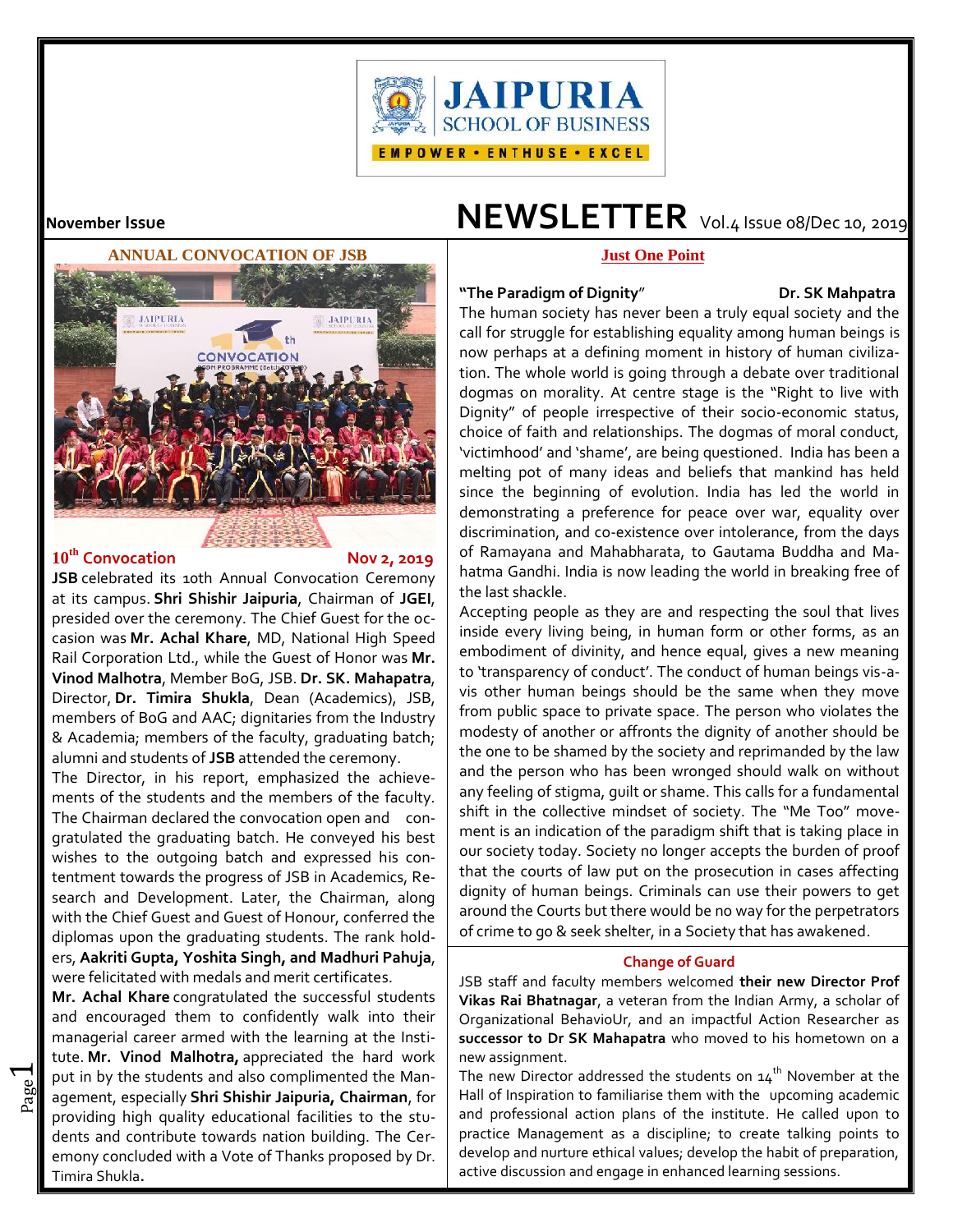

## **Demystifying HR-Business Partnership Nov 23, 2019** Workshop

 $\boldsymbol{\sim}$ 

Ms. Jayanthi Jagannath, Former People Development -Deloitte, Finserv, Amar Chand M and an HR specialist, conducted a one-day workshop on "Demystifying HR-Business Partnership".

Ms. Jayanthi, elaborated on the critical importance of HR Business Partnership. A key point made in the workshop was that HR continues to struggle to deliver effective talent strategy. The disconnect centres on the lack of capability of HR business partners (HRBP), those who counsel managers on talent issues. However, a great HRBP is hard to find and the structure of the HRBP role requires knowledge of re-engineering



# "**Manthan 2k19**" **Annual Inter-college Contest**

The  $4^{th}$  edition of the Annual Inter-College Debate Competition, Manthan-2019 was held at the campus on 16th November, 2019. Dr. Santosh Kumar and Dr Ajay K Patel , faculty of JSB were the Convener-members of the event.

The competition was aimed to rope in the undergraduate students to showcase their ability to think, analyze and articulate views on contemporary issues of National and Global importance. Manthan-2019 commenced with an inaugural ceremony and welcome address by Director of JSB.

Over 40 teams from different colleges in Delhi-NCR participated in this debate competition. The event received an overwhelming response from premier colleges such as SRCC, Ramjas, Kirorimal, Deshbandhu, GGS Indraprastha University and other private universities and institutes.

The event was judged by eminent faculty members of Delhi University. They urged the participants and students to learn more on issues of debate and imbibe the good practices in their daily life. They also thanked the management of JSB for organising the debate competition.

The event concluded with award ceremony which was presided over by Shri Vinod Malhotra, Member, BoG, JSB who was also the Chief Guest of the event. The team from Hindu College represented by Ms. Himani Mehra and Mr. Vinayak Gupta walked away with the Winner's trophy and cash prize of Rs. 10,000/-. Students of Ramjas college, represented by Ms. Avantika Sinha and Mr. Aparajita Singh bagged the runners up award and cash prize of Rs. 5000/-.

### **Workshop Nov 8, 2019**

# **Jobs & Opportunities In Data Analytics**

The demand for Data analysts is on a hike, its rising and more organisations are hiring data analysts. Also, more and more businessmen are looking for world class analysts as this is how they will see a way to make a profit. This explosion of data and analytics is going to be assistance in demand rise along with high growth rate. With the above in view, HP conducted a workshop for students on jobs and opportunities in the field of Data Analytics for PGDM students in JSB campus. The event was coordinated by Dr. Damayanti Datta, Faculty - Information Technology.

The HP team spoke of the ubiquitous application of data analytics in almost all branches of Business Management like Finance, Marketing, and Operations including General Management. They also spoke of the scope of different jobs available in data analytics for management trainees.

The students understood the importance and application of data analytics in the management sphere and showed their interest by interacting actively with the HP team.